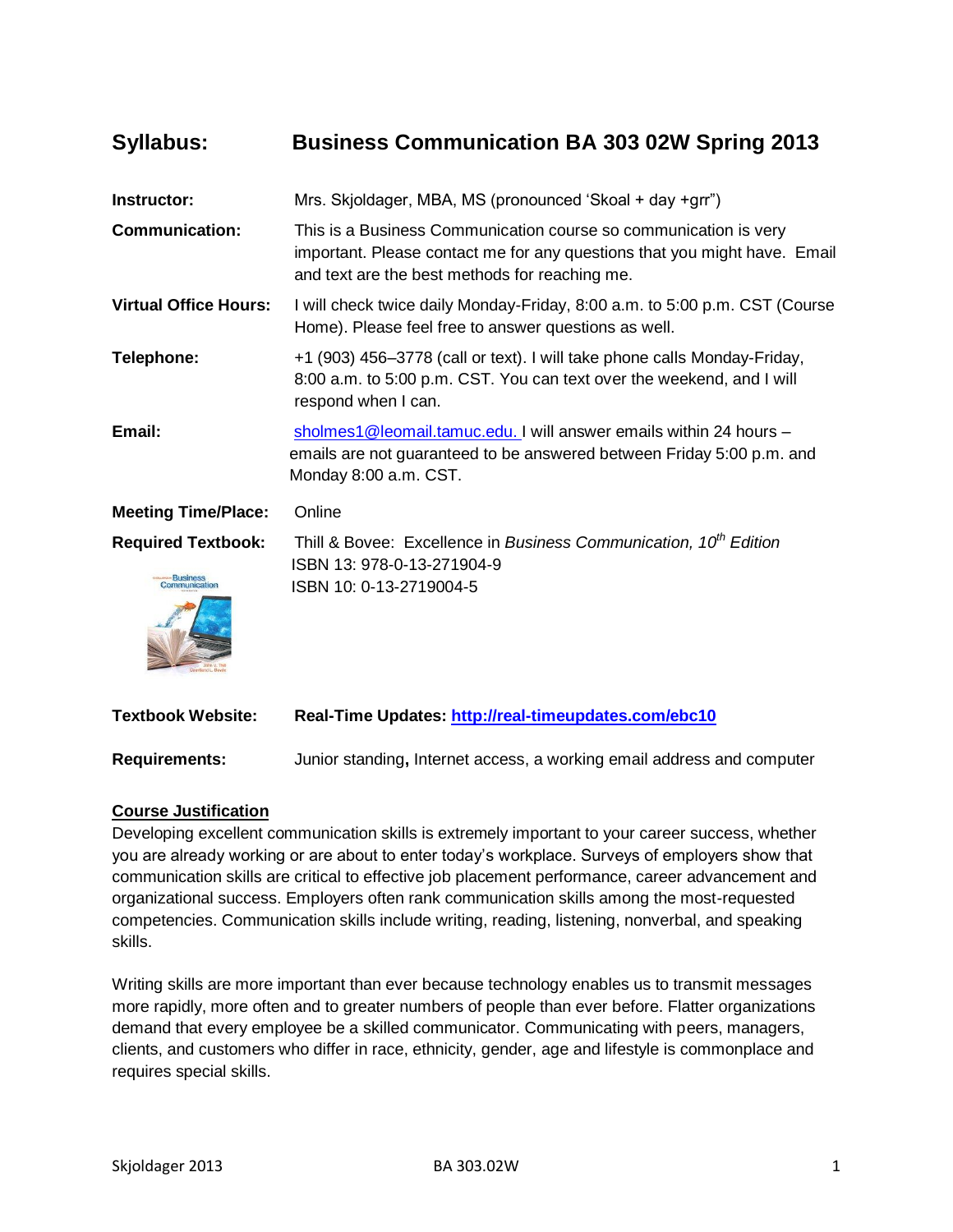The most successful players in the new world of work will be those with highly developed communication skills. The lectures, discussions, assignments and exercises in this course are designed to improve your practical business communication skills.

**Course Objectives** This course is designed to develop the following professional skills:

- 1. Students will understand how businesses communicate through formal and informal communication networks.
- 2. Students will be able to recognize communication meanings that are rooted in cultural experience.
- 3. Students will demonstrate techniques to graphically communicate information for written and oral communication.
- 4. Students will understand the ethical goals of business communication and tools for communicating ethically in business.

#### **Course Policies and Information**

**Attendance:** As in the workplace, students must attend class virtually multiple times per week. Any student who does not log into the class for more than three days may be administratively dropped from the course. Any student who will not be able to log into the class for more than three days should contact the instructor in advance to avoid an inadvertent drop from the course.

**Submitting Assignments:** The chapter assignments are worth **46 percent** of the course grade. Save your assignments as **LastnameFirstname\_Ch#, (e.g., SkjoldagerShawntay\_1)** and submit as the directions indicate. **It is the responsibility of the student to confirm that the assignment was uploaded to the dropbox. A failed assignment upload will result in a score of 0. Do NOT email the assignment to the instructor.** To confirm the assignment was uploaded, go to the dropbox and look for an attachment icon next to the student name. If the assignment was uploaded correctly, an icon will be visible. Note: Some assignments may require submission to TURNITIN.

**Assignment Formats:** Assignments should be submitted in Arial 12 point font and block left format with jagged right margins. Spacing and tabs depend upon the format specified in the book for the type of assignment. Proofread. *Grammar, punctuation and format count heavily in this course*.

**Late Assignments:** Any assignment submitted late *must have prior written authorization* and will only be eligible to receive a maximum of 50 percent of the original points.

**Course Grading:** Grading will include consideration of content, grammar, style and organization. Grades for each assignment will be returned with in three weeks of submission. Late submissions will be fit into the grading schedule, as time is available.

**Plagiarism.** Posts and assignments must be original work. Plagiarism and other forms of academic dishonesty will not be tolerated. Instructors "are expected to uphold and support student integrity and honesty by maintaining conditions that encourage and enforce academic honesty. Conduct that violates generally accepted standards of academic honesty is defined as academic dishonesty. "Academic dishonesty" includes, but is not limited to, plagiarism (the appropriation or stealing of the ideas or words of another and passing them off as one's own), cheating on exams or other course assignments, collusion (the unauthorized collaboration with others in preparing course assignments), and abuse (destruction, defacing, or removal) of resource material." See 13.99.99.R0.10 Academic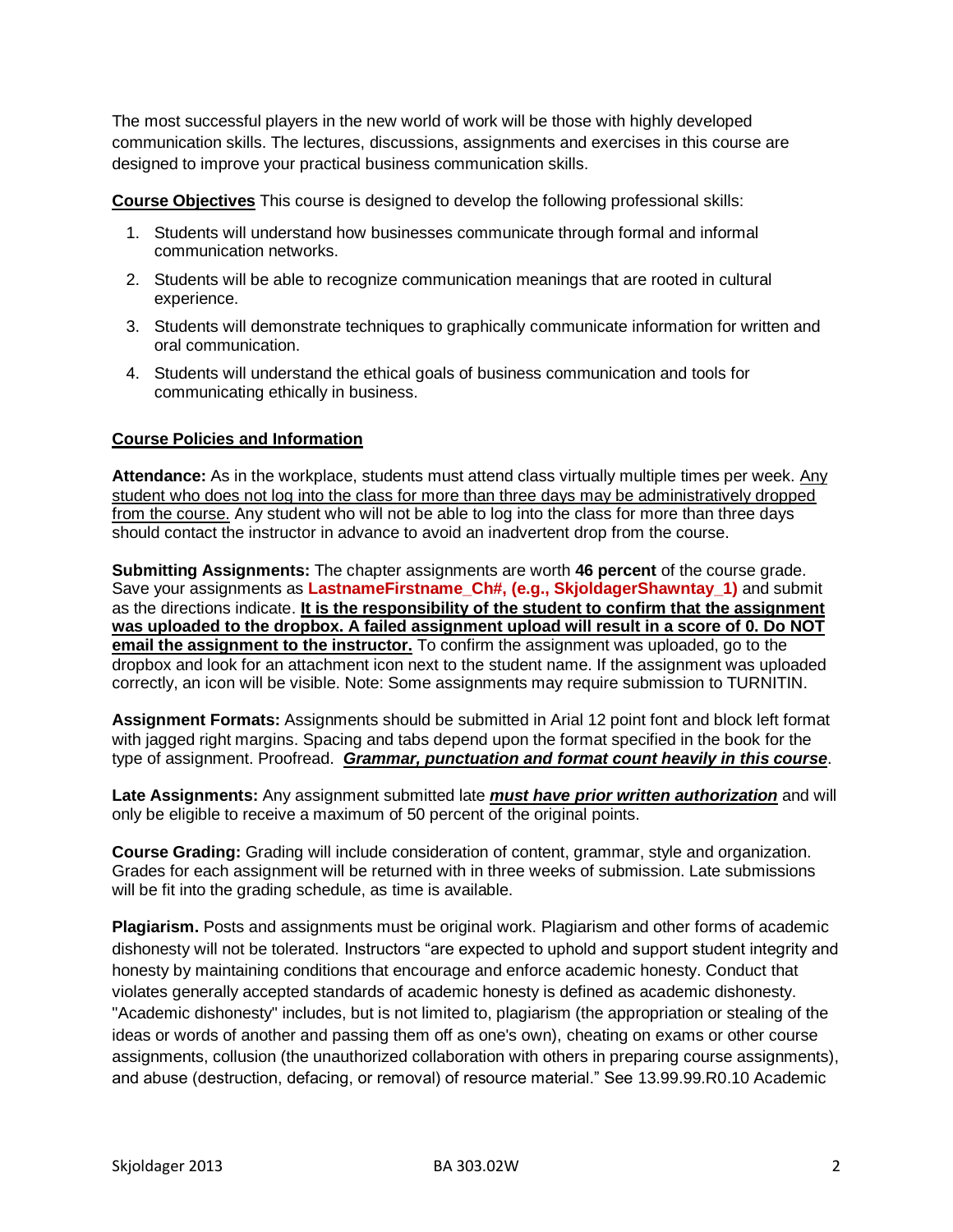#### Honesty at [http://www.tamu](http://www.tamu-commerce.edu/administration/Rules%26Procedures/rules_procedures.asp?RID=97)[commerce.edu/administration/Rules%26Procedures/rules\\_procedures.asp?RID=97](http://www.tamu-commerce.edu/administration/Rules%26Procedures/rules_procedures.asp?RID=97)

**Exams and Comprehensive Assessment Quiz:** The exams and the comprehensive assessment quiz are accumulatively worth **40 percent** of the student's course grade. There will be three exams given throughout the semester and one comprehensive *assessment quiz* at the end of the semester. The exams and comprehensive assessment quiz **will be timed** and can only be accessed once. If a student misses an exam, the student can take a comprehensive make up exam at the end of the semester to make up the missed exam grade entered as a zero. Students will be responsible for contacting the instructor by 1 December to set up a date and time to take the comprehensive make up exam. If an exam error occurs during an exam, contact the help desk and email the instructor immediately.

**Discussion Boards:** Open on Monday at 12:00 a.m. CST and close on Friday at 11:59 p.m. CST. The discussion board posts are worth **14 percent** of the student's course grade and count as class participation. Students with quality daily participation will earn higher scores. The total point value for each week's discussion board is one point of the student's overall grade. If a week is missed due to illness, travel, work, etc, the student's grade will only be impacted by one point. Grades awarded for each weekly discussion board reflect an average of the following three components:

- 1. **Participation** One original posts and exemplary *almost daily* interaction/engagement with others (A minimum of one post per day for three days of the week).
- 2. **Timeliness** Original post is posted *by day two* of the opening of the weekly discussion. Response occurs on multiple days throughout week. Once the weekly discussion is closed, it will not be reopened.
- 3. **Content/Subject Knowledge/Critical Thinking** Address the question/statement completely and in-depth, covering all points and provide evidence. Posts reflect an understanding of the chapter content through inclusion of explanations and relevant examples from various resources in addition to the textbook with APA citations.

## *Discussion Board Posting Rules:*

- 1) Personal attacks of other students because of their posts will not be tolerated.
- 2) Provide clear analysis and insight into the topic or questions.
- 3) Post original thoughts to avoid plagiarism and the penalties for plagiarism
- 4) Zero or minimal credit will be given to students with very FEW or NO SUBSTANTIVE postings or who post all posts with in a matter of minutes or all on the last day.
- 5) Proof postings to eliminate offensive references, poor sentence syntax, misspelled words, etc.

*Discussion Board Grading Rubric:* This rubric assumes the student incorporated the three components listed above perfectly. Points will be deducted as determined by the instructor based on the three components above. An original post is the post that addresses the discussion board assignment for the week. Response posts are well thought out responses to the original posts of other students.

**Example 1:** If one original post is required, the post is worth 100%

**Example 2:** If two posts are required, the original post is worth 70%, and the response to the original post of others is worth 30%.

**Example 3:** If three posts are required, the original post is worth 60%, and the responses to the original post of others are worth 20% each.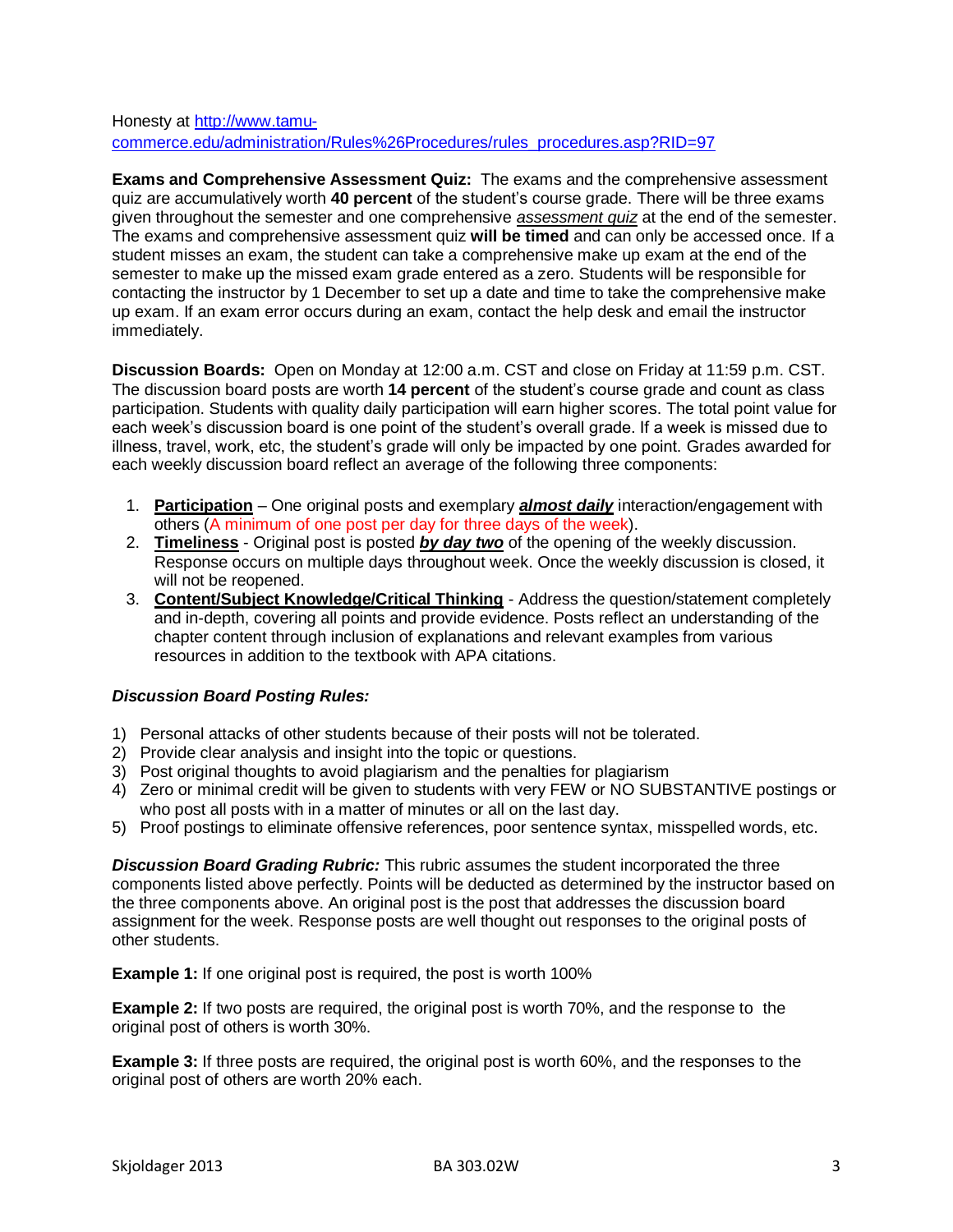**BREP Study:** The BREP Research Participation requirement is worth **10 percent** of the student's course grade (included in assignment category percentage).

One goal of this class is to help familiarize students with research methods. One manner to obtain this goal is to require students to participate in research studies. Participating in research studies contributes to students and faculty at TAMUC, a student's understanding of how research is conducted and human knowledge in general. All students in this class will be required to participate in the Business Research Experience Program (BREP), or complete alternative assignments. A student who wishes to complete the alternative assignment must contact the instructor by February 8, 2013 for assignment details.

#### **Students must complete a total of 5 research points (1 point for each study).**

Studies will be made available at: [http://tamuc-cbe.sona-systems.com/Default.aspx?ReturnUrl=%2f](http://tamuc-cbe.sona-systems.com/Default.aspx?ReturnUrl=/) Students will need to log in as a NEW PARTICIPANT and request an account. **Note: If the course information is not entered correctly, the instructor will not be able to see the student's activity. The student must verify all course information has been entered correctly.**

After creating an account, students will sign into the experiment system (SONA) and be asked to complete a prescreen survey. The prescreen takes about 30 minutes to complete, and will count as the first point. Then, students will need to select 4 other studies to complete. Some studies may be offered online, while others require face-to-face interaction.

Students who fail to complete the BREP study, or alternative assignment, will drop a letter grade.

**Guidelines to Ensure Academic Honesty**: Some people believe that anything found on the Internet is free to use. However, information on the web must be properly cited. Keep the following in mind:

- 1) It is generally not advisable to quote anything verbatim in a paper unless there is an overriding reason to do so, such as the use of a particular phrase or sentence that illustrates a point well and should not be changed. When you do so, you must place the statement in quotes in addition to a footnote at the end of the quote. Not placing the statement in quotes implies that the wording is your own.
- 2) Changing a few words in a sentence (for example, "large" to "big") may alleviate the need for quotes (depending on how much you change), but it is not the best approach. The material should be stated in your own terms.
- 3) Every idea you get from another source must be cited. Placing 100 citations in a paper does not imply that the work is not original, but that you did a proper job of giving credit where it was due.
- 4) The real danger in a "cut and paste" approach to report writing is that you end up including a lot of information that is related to the topic about which you are writing, but does not really address what you are trying to say. Putting things in your own words allows you to focus your comments more effectively.

Any deviation from the guidelines concerning quotes and citations constitutes plagiarism, as it suggests that you are trying to submit someone else's work and creativity as your own.

#### **SERVICES FOR STUDENTS WITH DISABILITIES:**

The Americans with Disabilities Act (ADA) is a federal anti-discrimination statute that provides comprehensive civil rights protection for persons with disabilities. Among other things, this legislation requires that all students with disabilities be guaranteed a learning environment that provides for reasonable accommodation of their disabilities. If you have a disability requiring an accommodation, please contact: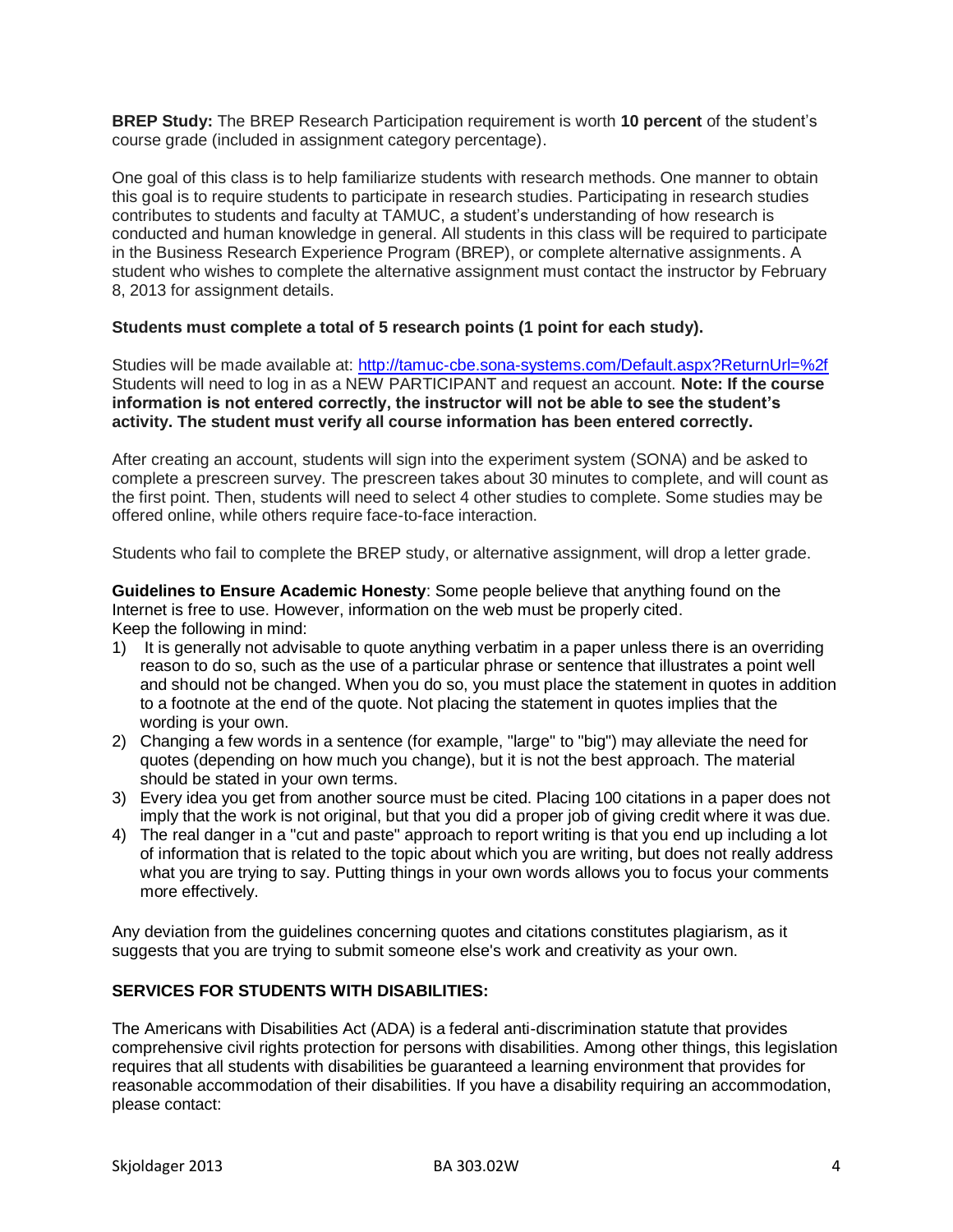#### **Office of Disability Resources and Services Halladay Student Services Building, Room 303 A/D Telephone: (903) 886-5150 or (903) 886-5835 or FAX: (903) 468-8148**

#### **Technical Assistance and Requirements**

If you are new to eCollege or a returning user, you may want to familiarize yourself with eCollege by going thru the eCollege tutorial or orientation process. You can access the online eCollege Orientation by clicking on the following link: <http://online.tamuc.org/> Your login is your Campus-wide ID # and your password is the same as your MyLeo password.

**Hardware/Software Requirements:** You are expected to have access to a reliable computer and Internet access. For those students in doubt about the necessary technology, refer to the following website: <http://online.tamuc.org/index.learn?action=technical>

#### **Password Protection**:

Giving your campus wide identification number and pin number to others may result in class or university dismissal.

**Technical Support:** If at any time you experience technical problems (e.g., you can not log in to the course, you can't see certain material, etc.) please contact the eCollege Help Desk, available 24 hours a day, seven days a week at 1-866-656-5511 or helpdesk@online.tamuc.org or click on the "Help" button located at the top of each page for more information.

#### **BA 303.02W Spring 2013**

Minimum percentages for grade levels: Student work breakdown:

 $D = 60 - 69%$  of total points  $F = 0.59\%$  of total points

 $A = 90-100\%$  of total points 14 Discussion Posts = 14 percent of grade  $B = 80-89\%$  of total points  $5$  Assignments  $= 46$  percent of grade  $C = 70-79\%$  of total points  $4$  Exams = 40 percent of grade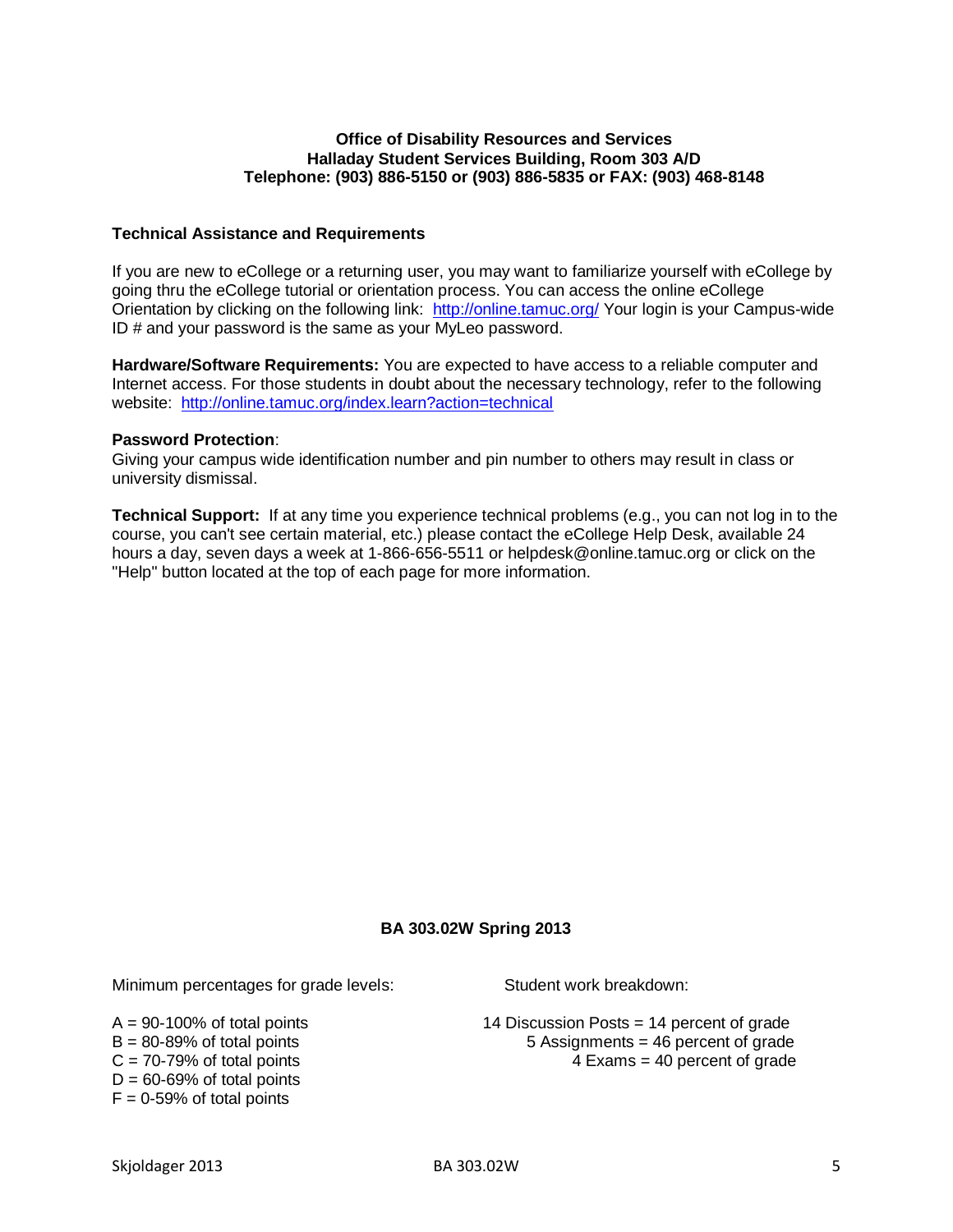| <b>Week</b>                            | <b>Assignment and Topic</b>                                                                                                                                                                  | <b>Percent</b><br><b>Value</b> | <b>Due Date</b> |
|----------------------------------------|----------------------------------------------------------------------------------------------------------------------------------------------------------------------------------------------|--------------------------------|-----------------|
| Week 1:<br>Jan 14-21                   | Review Syllabus/Course Expectations - Introduce yourself in the<br>Water Cooler and Select the two Learning Objectives you would most<br>like to learn about. Submit Academic Honesty Policy |                                | 1/14            |
|                                        | Read Chapter 1: Achieving Success Through Effective Business<br>Communication                                                                                                                |                                | 1/15            |
|                                        | Chapter 1: Discussion                                                                                                                                                                        | 1%                             | $1/18$          |
| Week 2:<br>Jan 21-27                   | Read Chapter 2: Mastering Team Skills and Interpersonal<br>Communication                                                                                                                     |                                | 1/22            |
|                                        | <b>Chapter 2: Discussion</b>                                                                                                                                                                 | 1%                             | $1/25$          |
| Week 3:<br>Jan 28-<br>Feb 3            | Read: Chapter 3: Communicating in a World of Diversity                                                                                                                                       |                                | 1/29            |
|                                        | Chapter 3: Discussion                                                                                                                                                                        | 1%                             | 2/1             |
| Week 4:                                | Read: Chapter 4: Planning Business Messages                                                                                                                                                  |                                | 2/5             |
| Feb 4-10                               | <b>Chapter 4: Discussion</b>                                                                                                                                                                 | 1%                             | 2/8             |
| Week 5:                                | Chapter 4: Assignment #1: Team & Cultural Experience                                                                                                                                         | 9%                             | 2/11            |
| Feb 11-17                              | Read: Chapter 5: Writing Business Messages                                                                                                                                                   |                                | 2/12            |
|                                        | Chapter 5: Discussion                                                                                                                                                                        | 1%                             | 2/15            |
| Week 6:                                | Read Chapter 6: Completing Business Messages                                                                                                                                                 |                                | 2/19            |
| Feb 18-24                              | <b>Chapter 6: Discussion</b>                                                                                                                                                                 | 1%                             | 2/22            |
| Week 7:<br>Feb 25<br>-Mar <sub>3</sub> | Exam 1 (Chapters 1-6)                                                                                                                                                                        | 10%                            | $2/24 - 2/26$   |
|                                        | Read: Chapter 11: Planning Reports and Proposals                                                                                                                                             |                                | 2/27            |
|                                        | Chapter 11: Discussion                                                                                                                                                                       | 1%                             | 2/29            |
| Week 8:<br>Mar 4-10                    | Chapter 11: Assignment #2: BREP: Research Participation (or<br><b>Alternative Assignment)</b>                                                                                                | 10%                            | 3/4             |
|                                        | Read Chapter 12: Writing Reports and Proposals                                                                                                                                               |                                | 3/5             |
|                                        | <b>Chapter 12:Discussion</b>                                                                                                                                                                 | 1%                             | 3/8             |
| Week 9:<br>Mar 11-17                   | <b>Spring Break - ENJOY!</b>                                                                                                                                                                 |                                |                 |
| <b>Week 10:</b><br>Mar 18-24           | Chapter 12: Assignment #3: Interim Graduation Progress Report and<br><b>Presenting Data</b>                                                                                                  | 9%                             | 3/18            |
|                                        | Read Chapter 13 Completing Reports and Proposals                                                                                                                                             |                                | 3/19            |
|                                        | <b>Chapter 13: Discussion</b>                                                                                                                                                                | $1\%$                          | $3/22$          |
| <b>Week 11:</b><br>Mar 25-31           | Read Chapter 14: Designing and Delivering Oral and Online<br>Presentations                                                                                                                   |                                | 3/26            |
|                                        | Chapter 14: Discussion                                                                                                                                                                       | 1%                             | 3/29            |
| <b>Week 12:</b>                        | Chapter 14: Assignment #4: Multimedia Activity                                                                                                                                               | 9%                             | 4/1             |
| April 1-7                              | Exam 2 (Chapters 11-14)                                                                                                                                                                      | 10%                            | $3/31 - 4/2$    |
|                                        | Read: Chapter 7: Crafting Messages for Electronic Media                                                                                                                                      |                                | 4/2             |
|                                        | <b>Chapter 7: Discussion</b>                                                                                                                                                                 | 1%                             | 4/5             |

## **\*Note: The schedule is subject to change. Changes will be announced.**